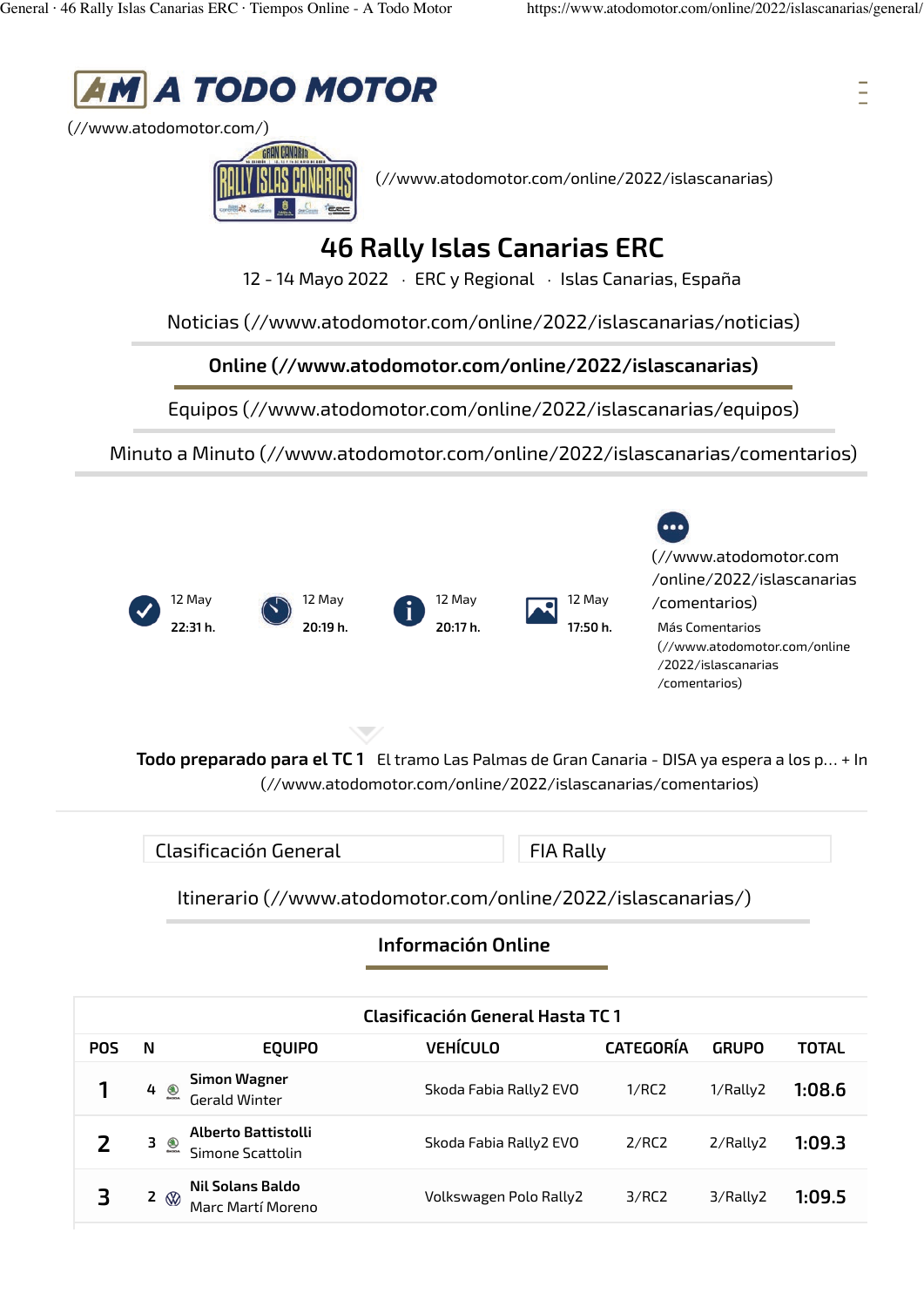| <b>ODO MOTOR</b> ión General Hasta TC 1 |                               |                                                              |                        |                  |              |              |  |
|-----------------------------------------|-------------------------------|--------------------------------------------------------------|------------------------|------------------|--------------|--------------|--|
|                                         |                               |                                                              |                        | <b>CATEGORÍA</b> | <b>GRUPO</b> | <b>TOTAL</b> |  |
| 4                                       | 7<br>$\bigcirc$               | (//www.atodomotor.com/)<br>Simone Campedelli<br>Tania Canton | Skoda Fabia Rally2 EVO | 4/RC2            | 4/Rally2     | 1:10.1       |  |
| 5                                       | 5                             | <b>Simone Tempestini</b><br>Sergiu Itu                       | Skoda Fabia Rally2 EVO | 5/RC2            | 5/Rally2     | 1:10.2       |  |
| 6                                       | 8<br>$\bullet$                | <b>Norbert Herczig</b><br>Igor Bacigál                       | Skoda Fabia Rally2 EVO | 6/RC2            | 6/Rally2     | 1:10.2       |  |
| 7                                       | 9                             | <b>Yoann Bonato</b><br>Benjamin Boulloud                     | Citroën C3 Rally2      | 7/RC2            | 7/Rally2     | 1:10.2       |  |
| 8                                       | $11 \n\infty$                 | Grzegorz Grzyb<br>Kamil Kozdron                              | Skoda Fabia Rally2 EVO | 8/RC2            | 8/Rally2     | 1:10.4       |  |
| 9                                       | 47 <u>●</u>                   | Miklós Csomós<br><b>Attila Nagy</b>                          | Skoda Fabia R5         | 9/RC2            | 9/Rally2     | 1:10.4       |  |
| 10                                      | 48 44                         | <b>Emmanuel Guigou</b><br>Kevin Bronner                      | Alpine A110            | 1/RGT            | 1/RCT        | 1:10.6       |  |
| 11                                      | 1<br>$\circledcirc$           | Efrén Llarena Sainz-Aja<br>Sara Fernández Palazuelo          | Skoda Fabia Rally2 EVO | 10/RC2           | 10/Rally2    | 1:10.9       |  |
| 12                                      | $6 \nbrace{0}$                | Javier Pardo Siota<br>Adrián Pérez Fernández                 | Skoda Fabia Rally2 EVO | 11/RC2           | 11/Rally2    | 1:11.0       |  |
| 13                                      | 49.4                          | <b>Astier Raphael</b><br><b>Frederic Vauclare</b>            | Alpine A110            | 2/RGT            | 2/RGT        | 1:11.2       |  |
| 14                                      | $14 \circ$                    | Luis Felipe Monzón Artiles<br>José Carlos Déniz Holtmann     | Skoda Fabia Rally2 EVO | 12/RC2           | 12/Rally2    | 1:11.4       |  |
| 15                                      | $12 \bullet$                  | <b>Enrique Cruz Ramos</b><br>Yeray Samuel Mujica Eugenio     | Ford Fiesta Rally2     | 13/RC2           | 13/Rally2    | 1:12.8       |  |
| 16                                      | $15 \text{ } \textcircled{*}$ | Lukasz Kotarba<br>Tomasz Kotarba                             | Citroën C3 Rally2      | 14/RC2           | 14/Rally2    | 1:13.1       |  |
| 17                                      | 18 《                          | Miguel Ángel Suárez Martín<br>Eduardo González Delgado       | Citroën C3 Rally2      | 15/RC2           | 15/Rally2    | 1:13.2       |  |
| 18                                      | $21 \n\infty$                 | <b>Daniel Chwist</b><br>Kamil Heller                         | Skoda Fabia Rally2 EVO | 16/RC2           | 16/Rally2    | 1:13.3       |  |
| 19                                      | 17 $\frac{1}{2}$              | Alberto Monarri Azañedo<br>Carlos Cancela Sanz               | Suzuki Swift R4lly S   | 17/RC2           | 1/Rally2 Kit | 1:13.4       |  |
| 20                                      | $10 \n\infty$                 | Josep Bassas Mas<br>Axel Coronado Jiménez                    | Skoda Fabia R5         | 18/RC2           | 17/Rally2    | 1:14.4       |  |
| 21                                      | $20$ $\otimes$                | <b>Rachele Somaschini</b><br>Nicola Arena                    | Citroën C3 Rally2      | 19/RC2           | 18/Rally2    | 1:14.7       |  |
| 22                                      | 23 $\circledcirc$             | <b>Anthony Fotia</b><br>Arnaud Noël Dunand                   | Renault Clio Rally4    | 1/RC4            | 1/Rally4     | 1:15.3       |  |
| 23                                      | 27 $\otimes$                  | Andrea Mabellini<br>Virginia Lenzi                           | Renault Clio Rally4    | 2/RC4            | 2/Rally4     | 1:15.3       |  |
| 24                                      | $19 \n\infty$                 | José Luis García Molina<br>Alberto Chamorro Gámez            | Skoda Fabia R5         | 20/RC2           | 19/Rally2    | 1:15.6       |  |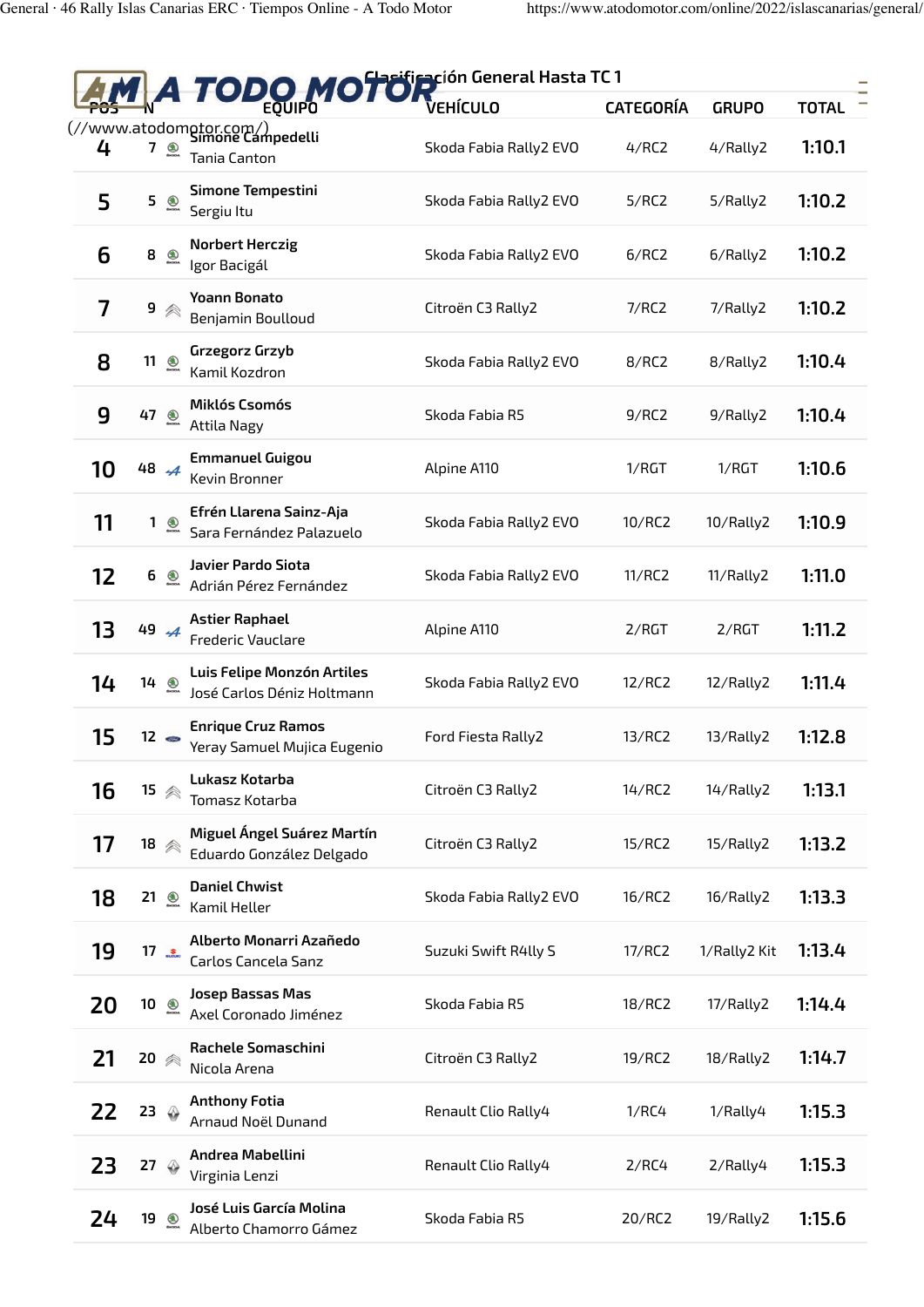|    |                      | <b>TODO MOTOR</b> IÓN General Hasta TC1                              |                      |                  |              |              |
|----|----------------------|----------------------------------------------------------------------|----------------------|------------------|--------------|--------------|
|    |                      |                                                                      | <b>VEHÍCULO</b>      | <b>CATEGORÍA</b> | <b>GRUPO</b> | <b>TOTAL</b> |
| 25 | $22 -$               | (//www.atodomotor.com/)<br>Igor Widlak<br>Daniel Dymurski            | Ford Fiesta Rally3   | 1/RC3            | 1/Rally3     | 1:16.4       |
| 26 | 16 $\triangle$       | Joan Vinyes Dabad<br>Jordi Mercader Farrero                          | Suzuki Swift R4lly S | 21/RC2           | 2/Rally2 Kit | 1:16.5       |
| 27 | $32 -$               | Ola Nore Jr<br>Jack Morton                                           | Ford Fiesta Rally4   | 3/RC4            | 3/Rally4     | 1:18.1       |
| 28 | 29 $\circledcirc$    | Martin László<br>Dávid Berendi                                       | Renault Clio Rally4  | 4/RC4            | 4/Rally4     | 1:18.4       |
| 29 | 34 -                 | <b>Mattia Vita</b><br>Massimiliano Bosi                              | Ford Fiesta Rally4   | 5/RC4            | 5/Rally4     | 1:18.6       |
| 30 | 39 $\circledcirc$    | Paulo Gabriel Soria Sánchez<br>Marcelo Der Ohannesian                | Renault Clio Rally5  | 1/RC5            | 1/Rally5     | 1:18.7       |
| 31 | $30 -$               | <b>Nick Loof</b><br>Hugo Magalhaes                                   | Ford Fiesta Rally4   | 6/RC4            | $6/R$ ally4  | 1:18.8       |
| 32 | 54 骤                 | Giovanni Fariña García<br>David Rivero Suárez                        | Peugeot 208 Rally4   | 7/RC4            | 7/Rally4     | 1:18.8       |
| 33 | 28 $\ominus$         | <b>Norbert Maior</b><br>Francesca Maior                              | Opel Corsa Rally4    | 8/RC4            | 8/Rally4     | 1:19.9       |
| 34 | 40 4                 | Giorgio Cogni<br>Gabriele Zanni                                      | Renault Clio Rally5  | 2/RC5            | 2/Rally5     | 1:20.0       |
| 35 | 42 A                 | Andrea Mazzocchi<br>Silvia Gallotti                                  | Renault Clio Rally5  | 3/RC5            | 3/Rally5     | 1:20.1       |
| 36 | 26 骤                 | Óscar Palomo<br>Javier Moreno                                        | Peugeot 208 Rally4   | 9/RC4            | 9/Rally4     | 1:20.5       |
| 37 | 51 骤                 | Juan Carlos De La Cruz Morales<br>Gabriel Espino Guedes              | Peugeot 208 Rally4   | 10/RC4           | 10/Rally4    | 1:20.7       |
| 38 | 55 豫                 | Alberto Jorge Monzón Padrón<br>Taydía Santana García                 | Peugeot 208 Rally4   | 11/RC4           | 11/Rally4    | 1:20.8       |
| 39 | 59 A                 | <b>Marcos Javier Martín Marrero</b><br>Armando Jesús Rivero Alvarado | Renault Clio Rally5  | 4/RC5            | 4/Rally5     | 1:21.1       |
| 40 | 36 黎                 | Alex Español<br>José Murado                                          | Peugeot 208 Rally4   | 12/RC4           | 12/Rally4    | 1:21.3       |
| 41 | 41 4                 | <b>Sergio Fuentes</b><br>Alain Peña                                  | Renault Clio Rally5  | 5/RC5            | 5/Rally5     | 1:21.5       |
| 42 | $37 \bullet$         | Victor Hansen<br>Victor Johansson                                    | Ford Fiesta Rally4   | 13/RC4           | 13/Rally4    | 1:21.6       |
| 43 | $44 \circ$           | <b>Tamer Emre Hasbay</b><br>Kutay Ertugrul                           | Renault Clio Rally5  | 6/RC5            | 6/Rally5     | 1:21.7       |
| 44 | 56 骤                 | <b>Nelson Climent Mendoza</b><br>Ayose Climent Mendoza               | Peugeot 208 Rally4   | 14/RC4           | 14/Rally4    | 1:22.0       |
| 45 | $62 \Leftrightarrow$ | <b>Francisco Javier Ramírez Morales</b><br>Minerva Llarena Medina    | Renault Clio Rally5  | 7/RC5            | 7/Rally5     | 1:22.4       |
|    |                      |                                                                      |                      |                  |              |              |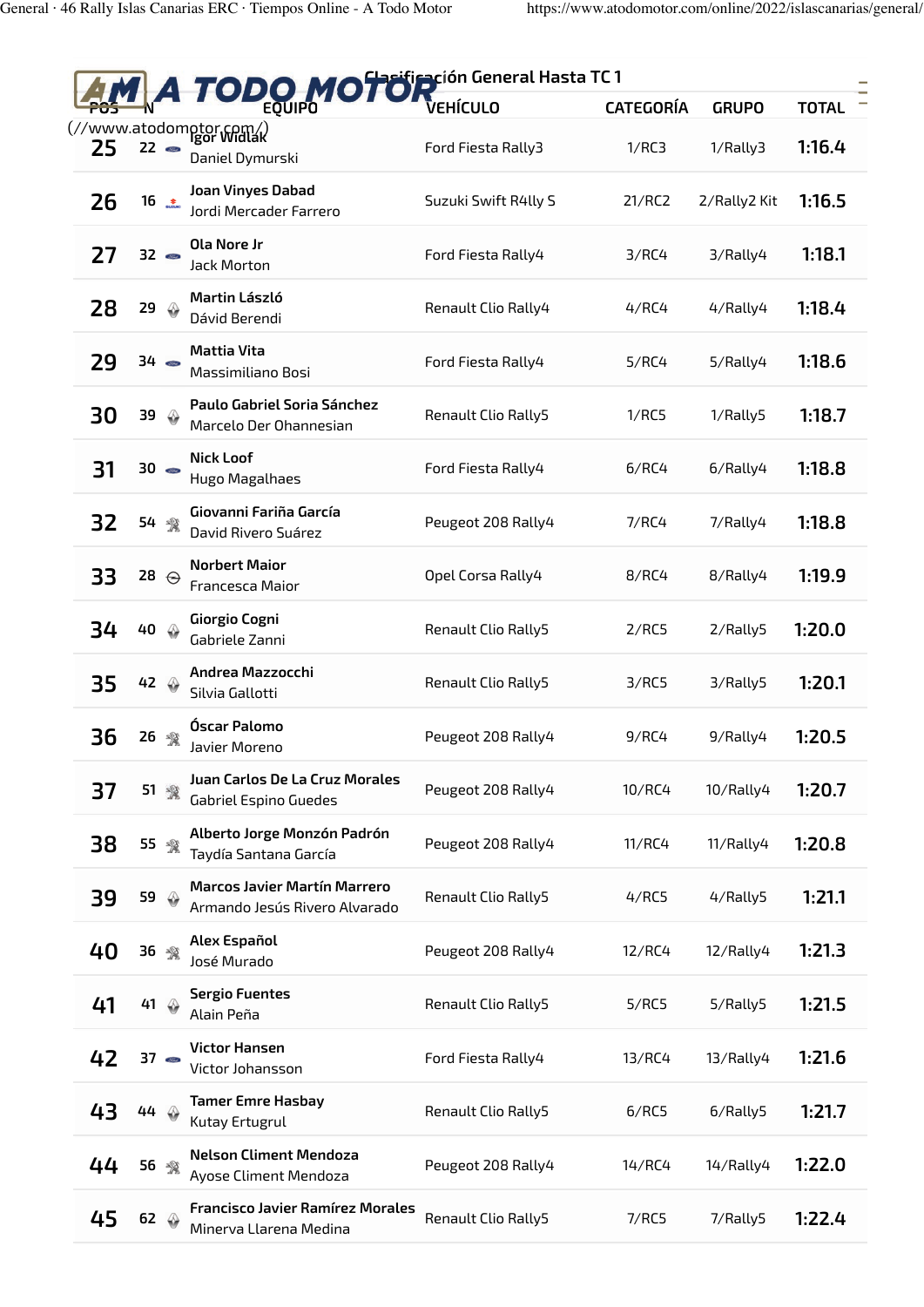|    |                         | <b>ODO MOTOR</b> Ción General Hasta TC 1                      |                       |                  |              |                    |
|----|-------------------------|---------------------------------------------------------------|-----------------------|------------------|--------------|--------------------|
|    |                         |                                                               |                       | <b>CATEGORÍA</b> | <b>GRUPO</b> | <b>TOTAL</b>       |
| 46 | 45 @                    | (//www.atodomgtor.com/)<br>Patrik Herczig<br>Viktor Bán       | Renault Clio Rally5   | 8/RC5            | 8/Rally5     | 1:22.5             |
| 47 | $61$ $\circledcirc$     | Manuel Hernández Padrón<br>David Bethencourt García           | Renault Clio Rally5   | 9/RC5            | 9/Rally5     | 1:22.6             |
| 48 | $31 -$                  | Daniel Polášek<br>Katerina Janovská                           | Ford Fiesta Rally4    | 15/RC4           | 15/Rally4    | 1:23.2             |
| 49 | 35 骥                    | René Noller<br>Anne Katharina Stein                           | Peugeot 208 Rally4    | 16/RC4           | 16/Rally4    | 1:23.2             |
| 50 | 65 $\circledS$          | Iván Cabrera Ravelo<br>Naira del Carmen Cabrera Ravelo        | Renault Clio Rally5   | 10/RC5           | 10/Rally5    | 1:23.2             |
| 51 | $66 \Leftrightarrow$    | David Sánchez Garrido<br>Emilio José Pérez Sánchez            | Renault Clio Rally5   | 11/RC5           | 11/Rally5    | 1:23.3             |
| 52 | $43$ $\circledcirc$     | Ghjuvanni Rossi<br>Dominique Corvi                            | Renault Clio Rally5   | 12/RC5           | 12/Rally5    | 1:23.6             |
| 53 | $67$ $@$                | Javier Alonso Salazar<br>Mayte María González Marrero         | Renault Clio Rally5   | 13/RC5           | 13/Rally5    | 1:26.3             |
| 54 | 53 豫                    | <b>Fernando Cruz Ramos</b><br>Cristian Jesús Hernández Negrín | Peugeot 208 Rally4    | 17/RC4           | 17/Rally4    | 1:27.0             |
| 55 | $63$ $@$                | Sebastián Gil Martín<br>Adrián Gil Martín                     | Renault Clio Rally5   | 14/RC5           | 14/Rally5    | 1:27.3             |
| 56 | $64 \circ$              | Gilberto Rodríguez Henríquez<br>Ruymán Reyes Sánchez          | Renault Clio Rally5   | 15/RC5           | 15/Rally5    | 1:27.9             |
| 57 | $69$ $\circledcirc$     | Alejandro Concepción Feliciano<br>Ibán Santana Sosa           | Renault Clio Rally5   | 16/RC5           | 16/Rally5    | 1:28.2             |
| 58 | 33 餐                    | Raúl Hernández Hernández<br>Rodrigo Sanjuan de Eusebio        | Peugeot 208 Rally4    | 18/RC4           | 18/Rally4    | 1:29.5             |
| 59 | 70 <sup>4</sup>         | Juan David Rivero Marrero<br>Aday Ortiz Hernández             | Renault Clio Rally5   | 17/RC5           | 17/Rally5    | 1:32.4             |
| 60 | 25 $\Theta$             | <b>Laurent Pellier</b><br><b>Marine Pelamourgues</b>          | Opel Corsa Rally4     | 19/RC4           | 19/Rally4    | 1:32.8             |
| 61 | $46 \circledast$        | Benjamín Avella Aguirre<br>Pedro Jorge Domínguez Cárdenes     | Hyundai I20 Rally2    | 22/RC2           | 20/Rally2    | 1:33.8<br>00:00:10 |
| 62 | $60 \quad \circledcirc$ | Alejandro Martín Afonso<br>Daniel Rosario Rodríguez           | Renault Clio Rally5   | 18/RC5           | 18/Rally5    | 1:36.9             |
| 63 | $38 \bullet$            | Roberto Daprà<br>Luca Guglielmetti                            | Ford Fiesta Rally4    | 20/RC4           | 20/Rally4    | 1:38.6<br>00:00:20 |
| 64 | $68$ $\circledcirc$     | Nicolás Castellano Armas<br>Juan Rodríguez Cruz               | Renault Clio Rally5   | 19/RC5           | 19/Rally5    | 1:38.8<br>00:00:10 |
| 65 | 50 H                    | Aridany J. Ojeda Carreño<br>Agustín J. Vega Ramos             | Honda Civic Type R R3 | 21/RC4           | 1/R3         | 1:39.9             |
| 66 | 58 黎                    | <b>Ricardo Fumero Pérez</b><br>Sergio Díaz Díaz               | Peugeot 208 Rally4    | 22/RC4           | 21/Rally4    | 1:43.0             |
|    |                         |                                                               |                       |                  |              |                    |